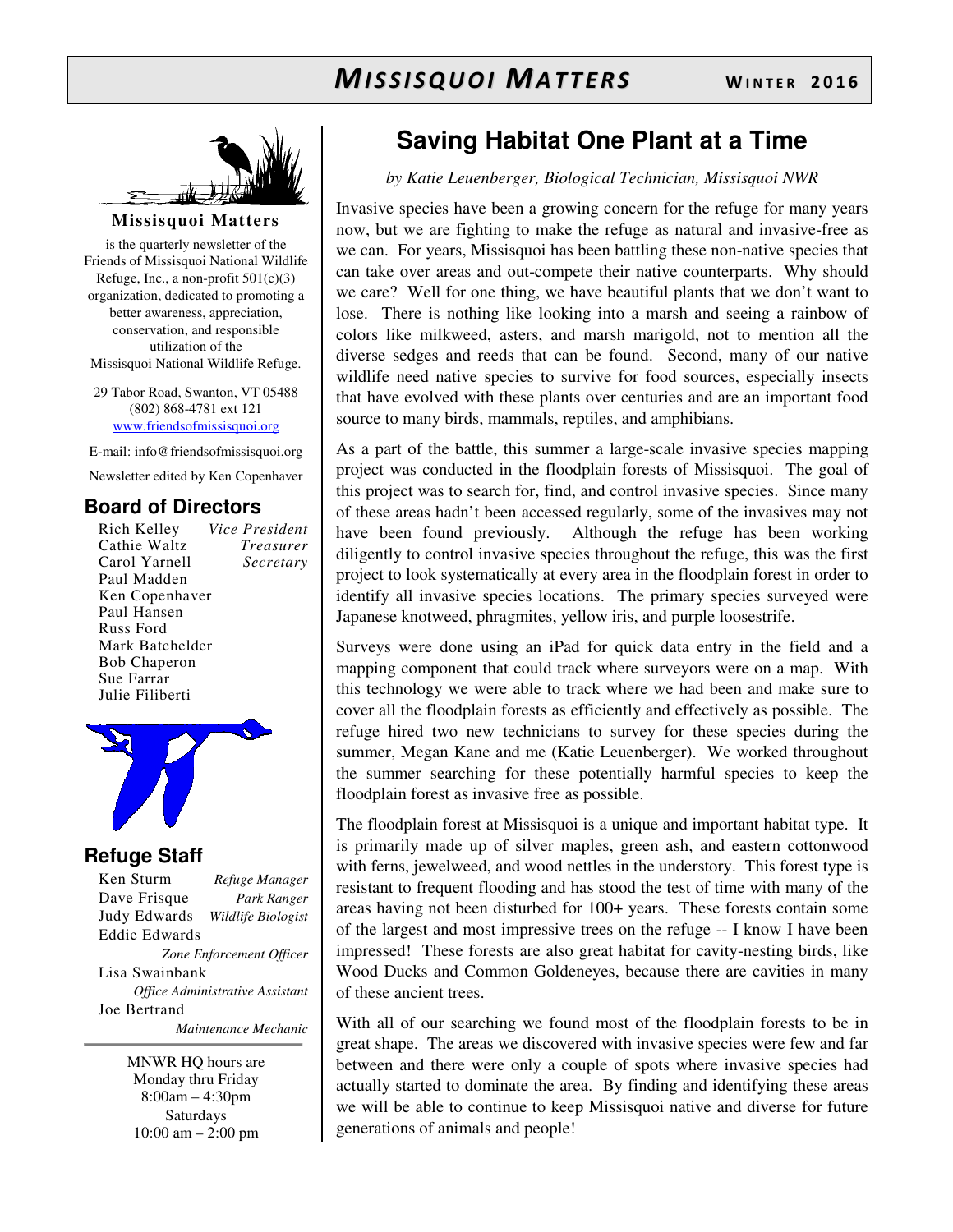Hello Missisquoi Friends group,

I am sure I have met many of you during my time here, but I thought I would take this opportunity to introduce myself formally. My name is Katie Leuenberger. I am originally from Indiana, where I graduated from Purdue University with my Bachelors in science for wildlife science in 2008. Ever since then I have had great opportunities to work all around the country, including Louisiana with marsh birds, Wyoming with pygmy rabbits and pocket gophers, and Missouri with amphibians and reptiles. I finished my Masters in science last summer from Texas Tech University where I did a project comparing urban birds to vegetation and house prices in Lubbock, TX.

I have always wanted to explore as much of the US as possible, so I was very excited to get a job working here at Missisquoi so I could experience the northeast. I came here in June to start an invasive species mapping project and I have been able to do a lot more than just that, including duck banding and sampling eastern newts for chytrid. Now I am working on analyzing multiple datasets, including data on big game hunting and waterfowl banding. I have been lucky enough to get to see most of the refuge while on the ground surveying for invasive species, but my data work has been of special interest to me because I am often dealing with many years of data where I can see how the refuge has changed from well beyond the scope of my time here

This is one of my first experiences doing on-the-ground management rather than just research. It has been an education and an amazing experience. I feel as if I have actually made an impact on Missisquoi even though I have only worked here for a short time.

#### **Trail Closures**

Please be aware that during the big game hunting seasons, all refuge trails are closed to non-hunters except Black/Maquam Creek Trail. Trail closures in 2016 are in effect during the following periods:

> Rifle Deer Season – November 12 to 27 Muzzleloader Deer Season – December 3 to 11

#### **FRIENDS OF MISSISQUOI NATIONAL WILDLIFE REFUGE**

#### **Bi-monthly Board Meeting**

#### **Wednesday, January 11, 2017 at 6:30 pm**

#### **At the Refuge Visitor Center**

Members are always welcome to attend. Come and see what the board is planning and contribute your ideas. **Next meeting: Wednesday, March 8, 2017 at 6:30 pm**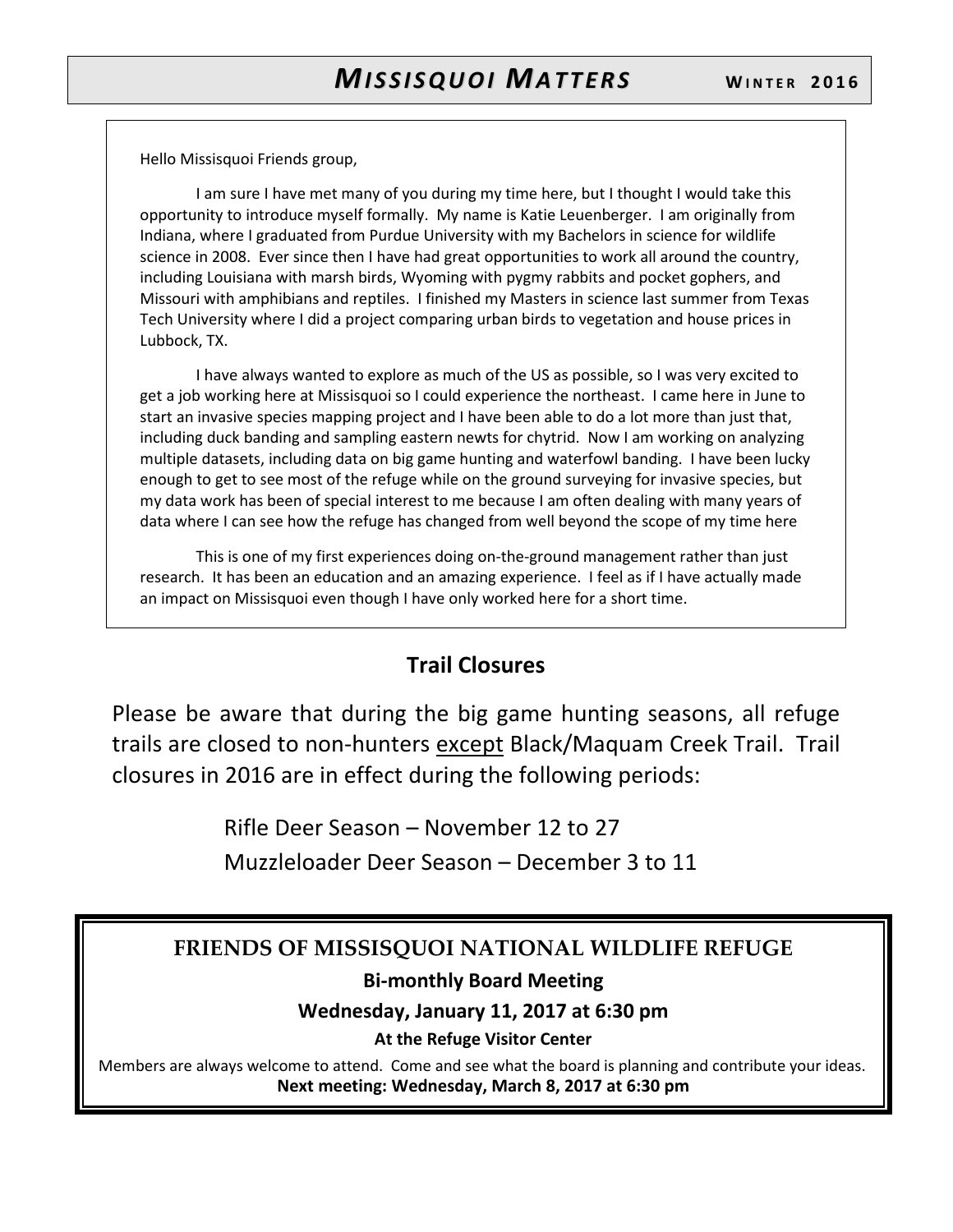## *MISSISQUOI MATTERS* WINTER 2016

## **Manager's Update – November 2016**

*by Ken Sturm, Refuge Manager, Missisquoi NWR* 

Another field season is in the books for Missisquoi National Wildlife Refuge. In the last newsletter I discussed all of the big field season projects the refuge staff undertook including comprehensive invasive species mapping, invasive species control, wildlife surveys, and increased public outreach efforts working with the Swanton Public Library.

As that article was written in August, it did not include an important infrastructure project that many of you surely noticed at Stephen Young Marsh. The dike at the north end of the marsh had been eroding for years and needed improvement. Equipment operator Joe Bertrand worked with our Regional Office to rehabilitate and improve the dike in September. We were able to bring in another equipment operator from nearby Lake Umbagog NWR in New Hampshire to help with the project. The main work was to rebuild the eroding dike and widen it to allow passage of light equipment to the west side of the unit. In addition, Joe replaced the water control structure and added a "beaver baffle" that hopefully will thwart our active beaver colony from plugging up the outlet, an almost nightly occurrence this time of year. The operation went smoothly thanks to Joe's preparation and hard work.

Another infrastructure project is just beginning at the Eagle Point Unit on Lake Memphremagog. The refuge and the Vermont Fish and Wildlife Department have worked with the Town of Derby and VTrans to submit an application to the Federal Lands Access Program (FLAP) to replace a failing culvert over Hall's Creek. The FLAP program provides funds for projects that help access transportation facilities located on or adjacent to federal property. The failing culvert was a high priority to replace and provides the only road access to the trails and parking areas of the Eagle Point Unit. The project will replace the culvert with a bridge that will provide improved access to both the walking trails at Eagle Point and will also allow for safer fishing from it on Hall's Creek. The bridge will also improve aquatic connectivity between Lake Memphremagog and the Hall's Creek wetland complex. We are looking forward to seeing this project funded.

One of the big conversation points around the office has been the exceptionally low lake levels all summer and into the fall. The lake hit a low of 93.8 feet in September, which was the lowest September lake level recorded since 1952! This steadily dropping lake level created great stands of wild rice in refuge wetlands, an important food for waterfowl. The problem however is that most of the rice was high and dry as the lake is still quite low, meaning that most of the rice production was unavailable to the thousands of ducks migrating into the refuge during September and October. Boat access out all three mouths of the Missisquoi and Dead Creek became all but impossible for the latter half of the summer and most of the fall making field work difficult on the refuge. Thankfully we are now seeing some rain and the lake is slowly rebounding.

One of the take-home messages from this summer's low lake level is the significance of water level fluctuations on the ecology and function of the refuge. Climate change predictions indicate an increasing trend of precipitation in Vermont, but the timing of that precipitation is generally unknown. Whether it falls as snow or rain and during what time of year can affect lake levels basin wide. Should we see higher levels than historically normal during the early part of the summer, production of wetland plants will be hindered and trees may suffer from longer inundation periods. Should conditions favor summer and fall with exceptionally dry conditions, food production for wildlife may improve but may not be available to waterfowl when they need it. As with all natural areas, the habitats and associated wildlife are inter-connected. We can only hope that Missisquoi's incredibly important wetland complex will remain resilient to future climate conditions and will continue to provide the values to both wildlife and people for future generations.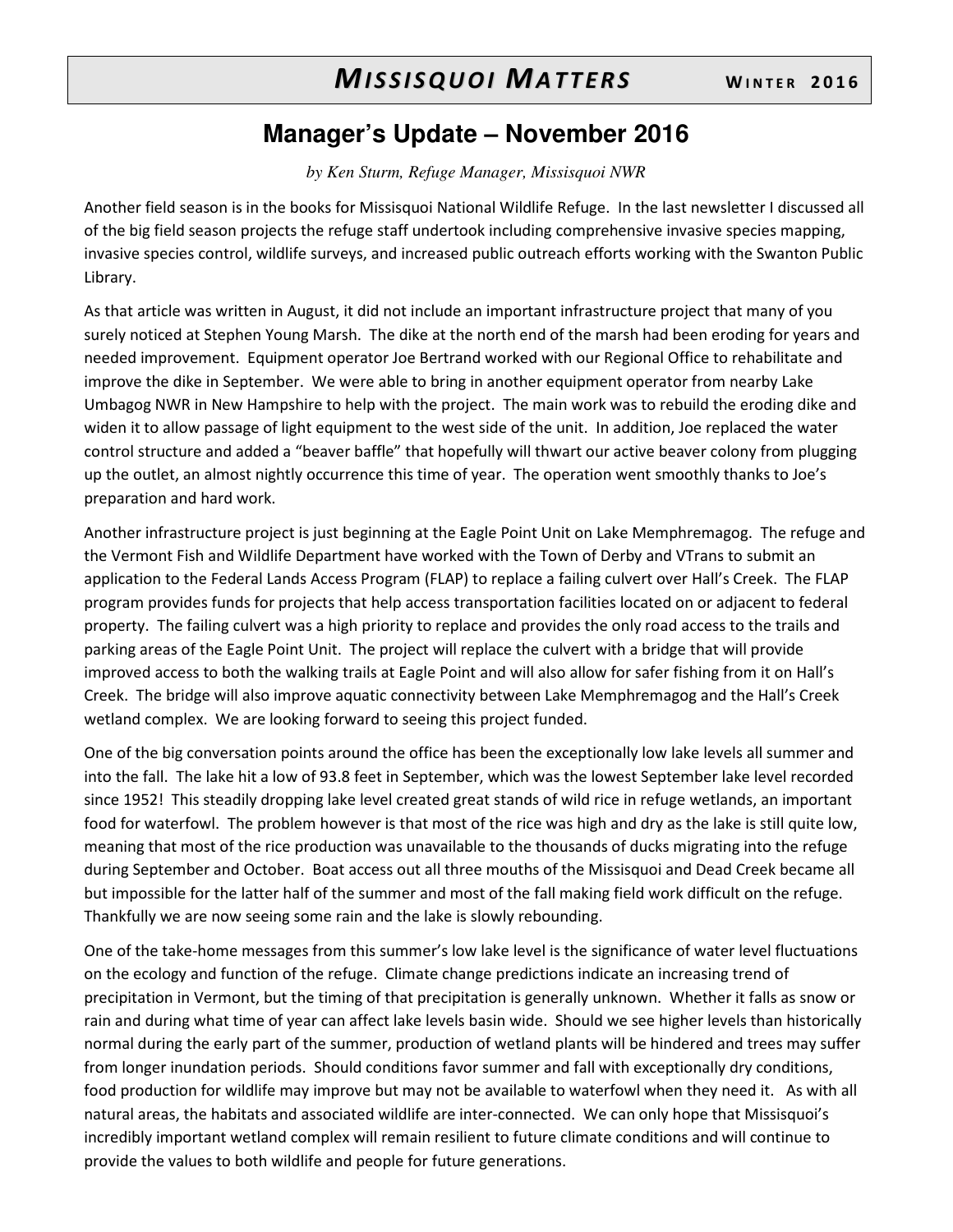## **Friends and Refuge News Shorts**

- **Duck Banding** With the help of many volunteers Judy and the refuge staff banded a total of **574 ducks:**  534 Wood Ducks; 34 Mallards; 3 Northern Pintails; 2 American Black Ducks; and 1 Mallard x Black Duck hybrid.
- **Trail Counters** If you've walked the Black/Maquam Creek Trail, you've probably noticed the counter box along the side of the trail just south of the railroad crossing. Since a working counter has now been in place for several years, it is interesting to see the visitor trends over time during the months of August, September, and October:



Such information is valuable to refuge staff to know how many people use refuge trails and to report this information to the Regional Office. Additional counters were recently placed on Mac's Bend Road and Discovery Trail.

- **Student Visits** From late September through October, 205 students visited the refuge. The Friends of MNWR continues to provide grants of \$100 per class trip to offset the schools' cost of transportation. For many schools, field trips to the refuge would not be possible without these grants.
- **Bags 4 My Cause** Hannaford Store again chose The Friends as a recipient of their *Hannaford Helps Reusable Bag* program. For the month of October, the Friends received a \$1 donation from each purchase of a reusable bag at the Hannaford store in Swanton. The Friends had previously been chosen for this program by both the Swanton and St. Albans stores.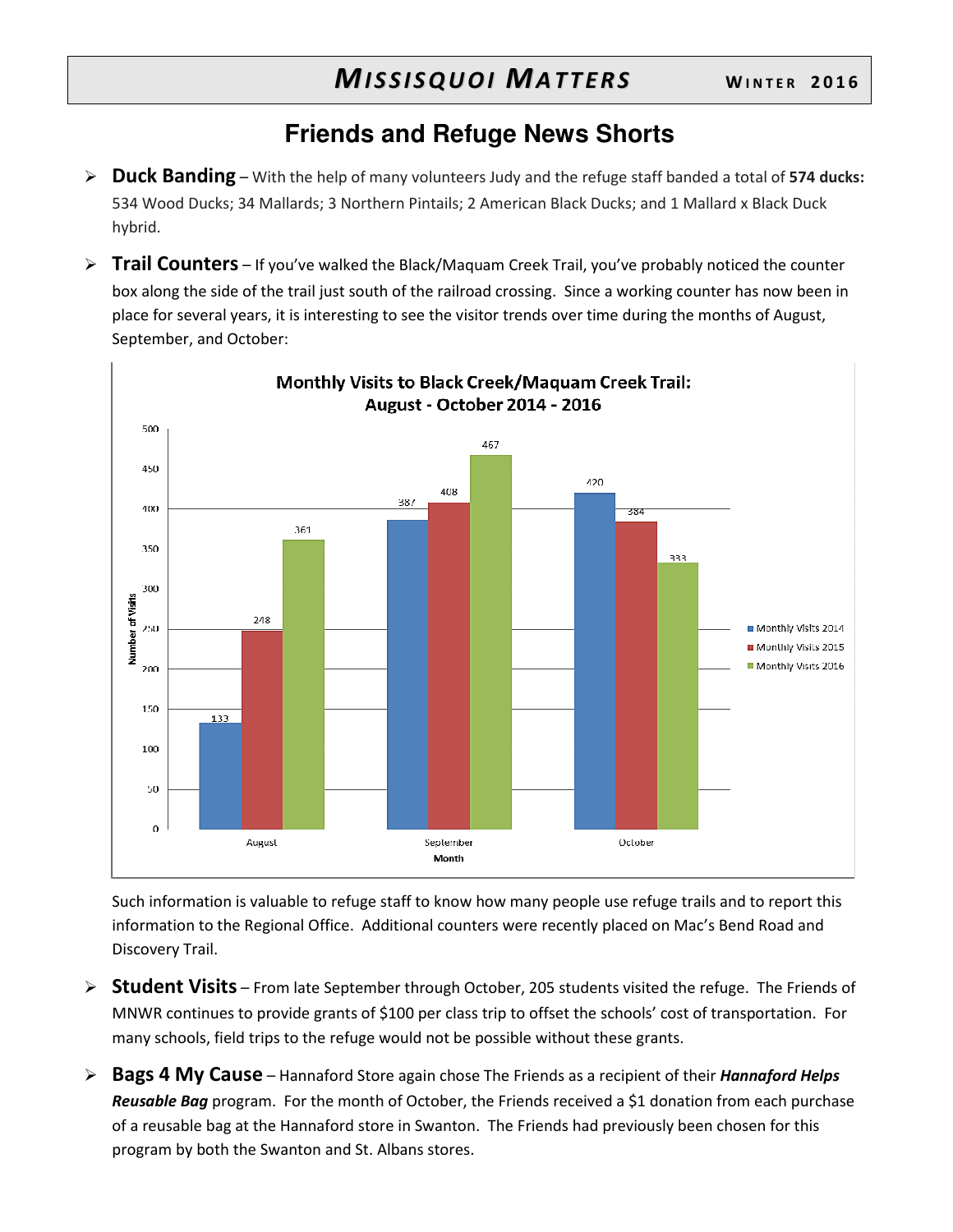### **Evening Grosbeaks: Ornaments of Winter**

When trees are brown, skies are gray, and snow blankets the ground, the brilliant colors of winter birds brighten our Vermont landscape. Blue Jays, Northern Cardinals, and Purple Finches maintain their intense hues through the winter season, even as

most of our year-round residents wear the camouflage of earth tones to help them avoid predation.

Many of our winter visitors, including Rough-legged Hawks, Northern Shrikes, and American Tree Sparrows, also sport earth tones. Others keep bright colors to a minimum like the yellow wing-patches

of Pine Siskins or the red foreheads of Common Redpolls.

No such conservatism afflicts the spectacular Evening Grosbeaks, flashing bright yellow and bold black and white as they flutter to feeders around the state. From the 1950s through the 1970s Evening Grosbeaks were common winter visitors, often moving in large flocks. Since then, their visits have been much more sporadic.

The male Evening Grosbeak has a broad stripe of a startling chrome yellow above his very large yellowish bill, and the plumage on his body ranges from a tawny olive-green back to lemon-yellow undertail coverts. Wide patches of white on his wings contrast with black wing coverts, giving the impression of a summertime American Goldfinch on steroids. The female's colors are more muted, with most feathers ranging from olive-green to gray, and with less-striking black and white in the wings. In the Appalachians, females generally outnumber males, because the males prefer to stay farther north: In Vermont this ratio is reversed. Their vocalizations in wintertime include twittering reminiscent of the sound of crossbills, and a very simple "cheerio" tune sung when perching.



Used with permission and adapted from an article by Casey Rucker, Friends of the 500th, Canaan Valley NWR

Much remains to be learned about Evening Grosbeaks. Their very name is a misnomer, based on a  $19<sup>th</sup>$ -century belief that they sang only in the evening. In fact Evening Grosbeaks do not sing much during mating season, making it harder to

> study their breeding habits. As additional barriers to research, they build nests that are not very durable, often near the tops of trees in remote habitats.

> Evening Grosbeaks may appear to be counterparts of the beautiful Rose-breasted Grosbeaks that grace our area during spring and summer.

The two birds share a name, are exactly the same size, and have bills that are similarly massive. This resemblance, however, is deceptive: Rose-breasted Grosbeaks are members of the Cardinal family, while Evening Grosbeaks are finches. One difference I have observed at close range is the Rose-breasted Grosbeak's greater aggressiveness when feeding. The Rose-breasted Grosbeak will defend its space against larger birds such as Hairy Woodpeckers and Blue Jays, while the Evening Grosbeak is more likely to flutter away.

Our eastern Evening Grosbeaks are currently considered to belong to the *vespertinus* subspecies, the only one of three subspecies found east of the Mississippi River. New acoustical research, however, has suggested five different types of Evening Grosbeak, each with recognizable vocalizations and a population that does not interbreed with any of the others. Under this new system, our eastern Evening Grosbeaks are considered Type 3.

Always welcome, if imperfectly understood, Evening Grosbeaks are shining ornaments of our high country winter. On a dreary winter day, a glimpse of these dazzling visitors can brighten the spirits as well as delight the eyes.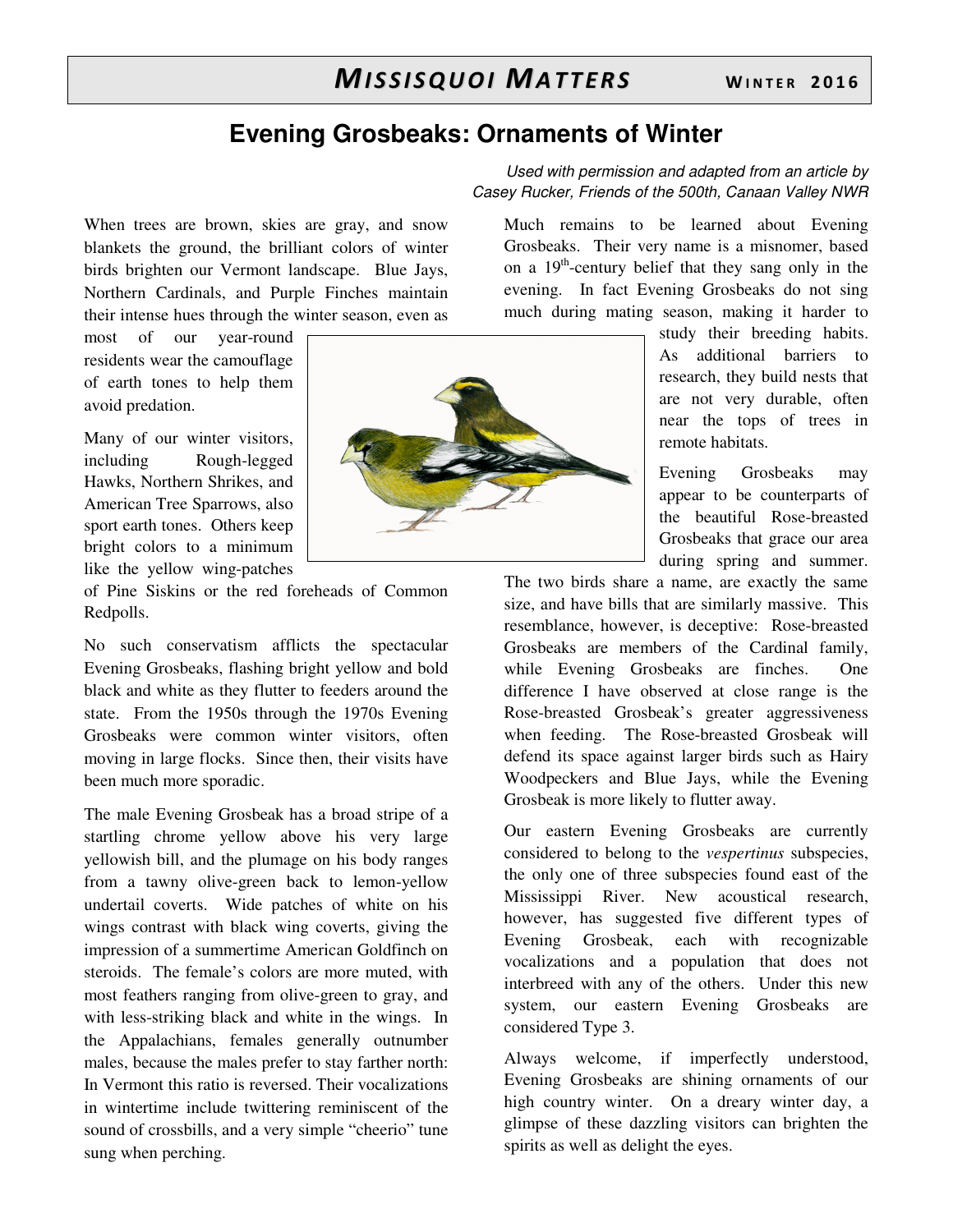## *MISSISQUOI MATTERS* WINTER 2016



## **Winter Activities Schedule at Missisquoi National Wildlife Refuge**

*29 Tabor Rd. Swanton, VT 05488* 

**All programs and tours are free, but registration is required where noted.** 

#### **Monthly Nature/Photography Walks 1 st Saturday of each month, 9:00 to 11:00 AM**

Join Friends of Missisquoi NWR members Joe Belanger, Mark Batchelder, and Bob Chaperon for nature/photography walks on various refuge trails, held the first Saturday of each month. Registration is not required. The schedule for the next three months is:

- **December 3: Maquam/Black Creek Trail.** Meet at the parking lot located on Rte 78 approx. 2 ½ miles west of Swanton.
	- **January 7: Jeep Trail**. Meet at the Louie's Landing boat access area on Rte 78. We will drive in to the trail head at Mac's Bend.
- **February 4: Stephen Young Marsh Trail.** Meet at the parking lot on Tabor Rd, about a mile past the refuge Visitor Center and across the road from the marsh.

#### **Monthly Bird Monitoring Walks 3rd Saturday of each month, 8:00 to 10:00 AM**

Friends of MNWR members Ken Copenhaver and Julie Filiberti will lead bird monitoring walks year-round on various refuge trails on the third Saturday of each month. The purpose of the walks is to gather longterm data on the presence of birds, their abundance, and changes in populations. Observations are entered into the Vermont eBird database where data is stored by the Cornell Lab of Ornithology and the National Audubon Society. These walks are appropriate for birders of all skill levels and provide a wonderful opportunity to learn about birds throughout the seasons. **After 79 months of walks we have recorded 144 species of birds.\*** Registration is not required. The schedule for the next three months is:

- **December 17: Jeep Trail.** Meet at the Louie's Landing parking lot on Rte 78 approx. 3 ½ miles west of Swanton. We will meet at the gate and drive in to the trail head at Mac's Bend.
	- **January 21: Maquam/Black Creek Trail**. Meet at the parking lot located on Rte 78 approx. 2 ½ miles west of Swanton.
- **February 18: Stephen Young Marsh Trail.** Meet at the parking lot on Tabor Rd, about a mile past the refuge Visitor Center and across the road from the marsh.

**\*During the past 3 months we added 1 new species to the list: Greater Yellowlegs.** 

**Other Winter events will be posted on the Friends website as soon as dates are known.** 

**To check for any schedule changes or additions, visit the Friends website at** 

**www.friendsofmissisquoi.org and click on "Calendar."** 

**For more information about the refuge, visit www.fws.gov/refuge/missisquoi/**